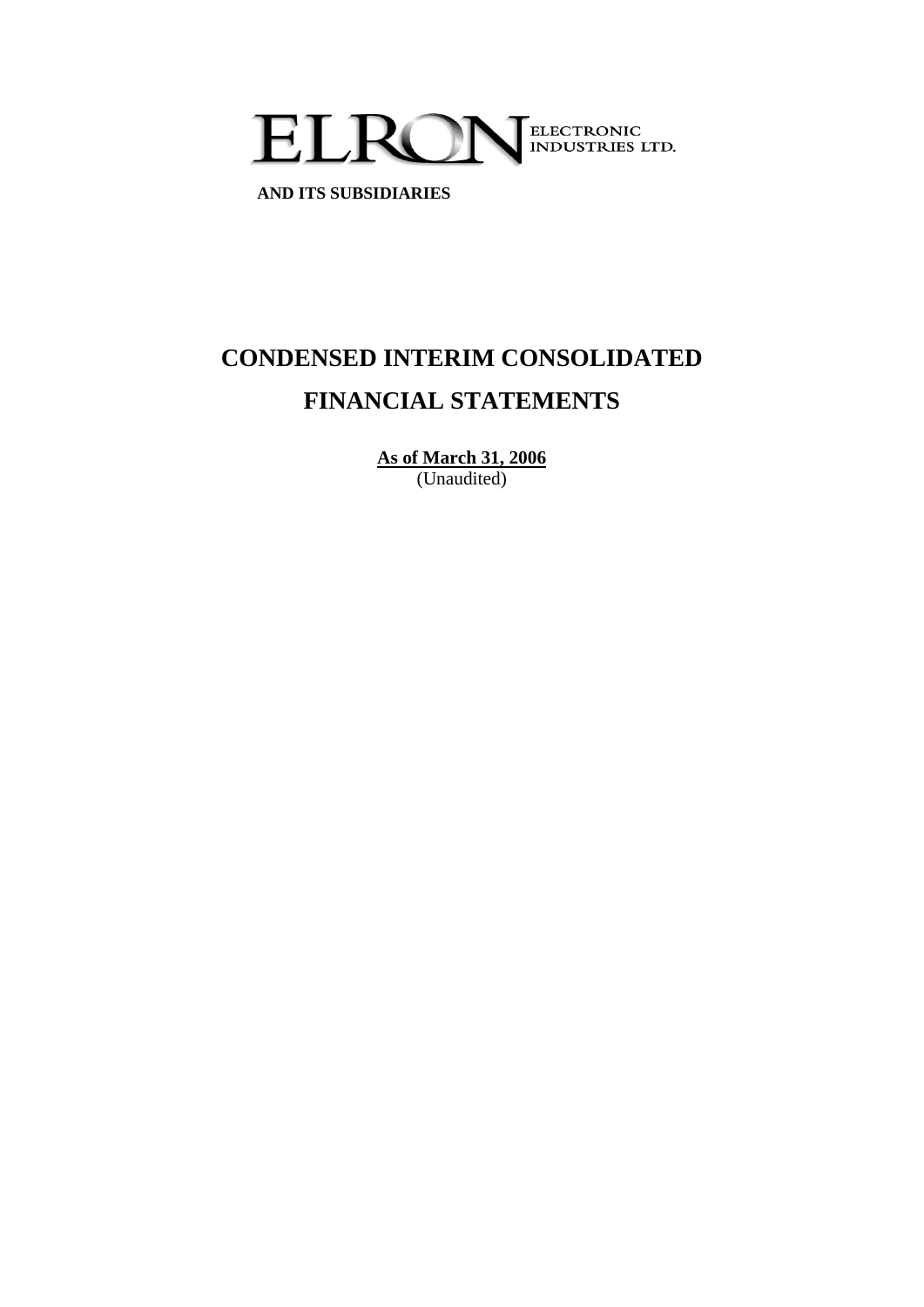# **CONDENSED INTERIM CONSOLIDATED**

# **FINANCIAL STATEMENTS**

## **AS OF MARCH 31, 2006**

# **UNAUDITED**

#### **INDEX**

|                                                       | Page    |
|-------------------------------------------------------|---------|
| <b>Consolidated Balance Sheets</b>                    | $1 - 2$ |
| <b>Consolidated Statements of Operations</b>          | 3       |
| <b>Statements of Changes in Shareholders' Equity</b>  | 4       |
| <b>Consolidated Statements of Cash Flows</b>          | $5-6$   |
| <b>Notes to the Consolidated Financial Statements</b> | $7-11$  |
| <b>Annex to the Consolidated Financial Statements</b> | 12      |

**- - - - - - - - - - - - - - - - - - -**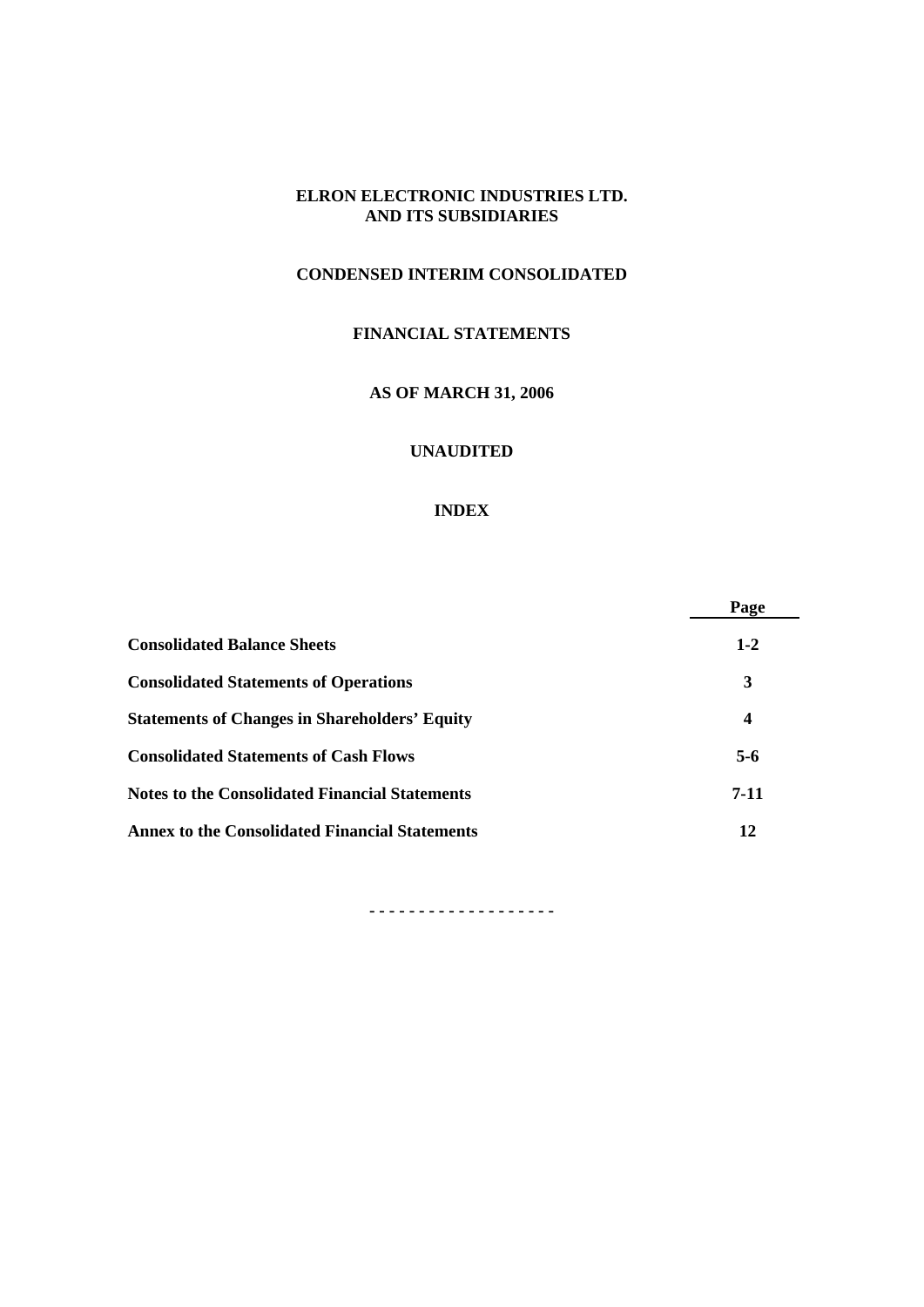#### **CONSOLIDATED BALANCE SHEETS**

# **U.S. dollars in thousands, except share and per share data**

|                                                                             | March 31,<br>2006<br><b>Unaudited</b> | December 31,<br>2005 |
|-----------------------------------------------------------------------------|---------------------------------------|----------------------|
| <b>ASSETS</b>                                                               |                                       |                      |
| <b>CURRENT ASSETS</b>                                                       |                                       |                      |
| Cash and cash equivalents                                                   | \$<br>49,475                          | \$<br>26,520         |
| Short-term investments                                                      | 20,502                                | 54,661               |
| Available – for - sale marketable debentures                                | 58,919                                | 62,617               |
| Trade receivables (net of allowance for doubtful accounts of \$426          |                                       |                      |
| at March 31, 2006 and December 31, 2005)*                                   | 5,923                                 | 6,440                |
| Other receivables and prepaid expenses*                                     | 2,778                                 | 2,846                |
| Inventories                                                                 | 2,050                                 | 2,117                |
| Total current assets                                                        | 139,647                               | 155,201              |
|                                                                             |                                       |                      |
| <b>INVESTMENTS AND LONG-TERM RECEIVABLES</b>                                |                                       |                      |
| Investments in affiliated companies                                         | 99,432                                | 102,780              |
| Investments in other companies and long-term receivables*<br>Deferred taxes | 83,703<br>6,007                       | 73,931<br>6,521      |
| Severance pay deposits                                                      | 2,008                                 | 1,971                |
|                                                                             |                                       |                      |
| Total investments and long-term receivables                                 | 191,150                               | 185,203              |
| PROPERTY AND EQUIPMENT, NET                                                 | 7,972                                 | 7,809                |
| <b>INTANGIBLE ASSETS</b>                                                    |                                       |                      |
| Goodwill                                                                    | 2,742                                 | 2,742                |
| Other intangible assets                                                     | 2,813                                 | 2,818                |
|                                                                             |                                       |                      |
| Total intangible assets                                                     | 5,555                                 | 5,560                |
| <b>Total</b> assets                                                         | \$<br>344,324                         | \$<br>353,773        |

\* Includes short-term receivables from related parties in the aggregate amount of \$4,804 and \$5,043 as of March 31, 2006 and December 31, 2005, respectively, and long-term receivables from related parties in the aggregate amount of \$442 and \$434 as of March 31, 2006 and December 31, 2005, respectively.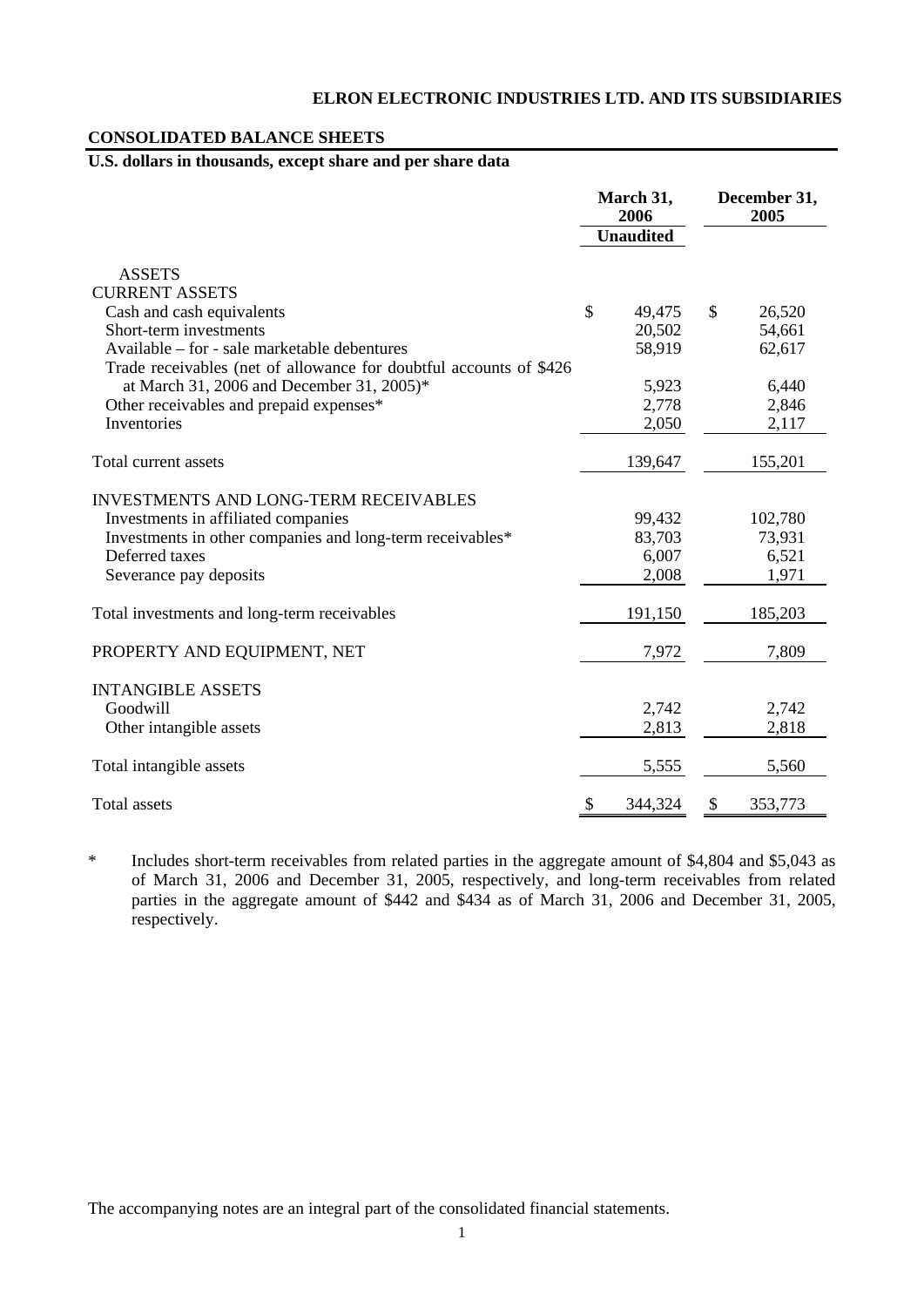## **CONSOLIDATED BALANCE SHEETS**

# **U.S. dollars in thousands, except share and per share data**

|                                                                                                                                                                                                                                                                                                                                                                             | March 31,<br>2006<br><b>Unaudited</b> | December 31,<br>2005                 |
|-----------------------------------------------------------------------------------------------------------------------------------------------------------------------------------------------------------------------------------------------------------------------------------------------------------------------------------------------------------------------------|---------------------------------------|--------------------------------------|
| LIABILITIES AND SHAREHOLDERS' EQUITY<br><b>CURRENT LIABILITIES</b><br>Short-term loans from banks                                                                                                                                                                                                                                                                           | \$<br>700                             | \$<br>3,808                          |
| Current maturities of long-term loans from banks and others<br>Trade payables<br>Other payables and accrued expenses                                                                                                                                                                                                                                                        | 2,038<br>2,429<br>11,257              | 2,065<br>2,146<br>11,025             |
| Total current liabilities                                                                                                                                                                                                                                                                                                                                                   | 16,424                                | 19,044                               |
| <b>LONG-TERM LIABILITIES</b><br>Long-term loans from banks and others<br>Accrued severance pay and retirement obligations<br>Deferred taxes                                                                                                                                                                                                                                 | 1,485<br>2,823<br>8,467               | 1,477<br>2,635<br>9,494              |
| Total long-term liabilities                                                                                                                                                                                                                                                                                                                                                 | 12,775                                | 13,606                               |
| MINORITY INTEREST                                                                                                                                                                                                                                                                                                                                                           | 17,499                                | 19,007                               |
| <b>SHAREHOLDERS' EQUITY:</b><br>Ordinary shares of NIS 0.003 par value; Authorized - 35,000,000<br>shares as of March 31, 2006 and December 31, 2005; Issued and<br>outstanding: 29,531,955 and 29,483,455 shares as of March 31,<br>2006 and December 31, 2005, respectively.<br>Additional paid-in capital<br>Accumulated other comprehensive income<br>Retained earnings | 9,572<br>271,468<br>9,428<br>7,158    | 9,572<br>271,132<br>10,741<br>10,671 |
| Total shareholders' equity                                                                                                                                                                                                                                                                                                                                                  | 297,626                               | 302,116                              |
| Total liabilities and shareholders' equity                                                                                                                                                                                                                                                                                                                                  | \$<br>344,324                         | \$<br>353,773                        |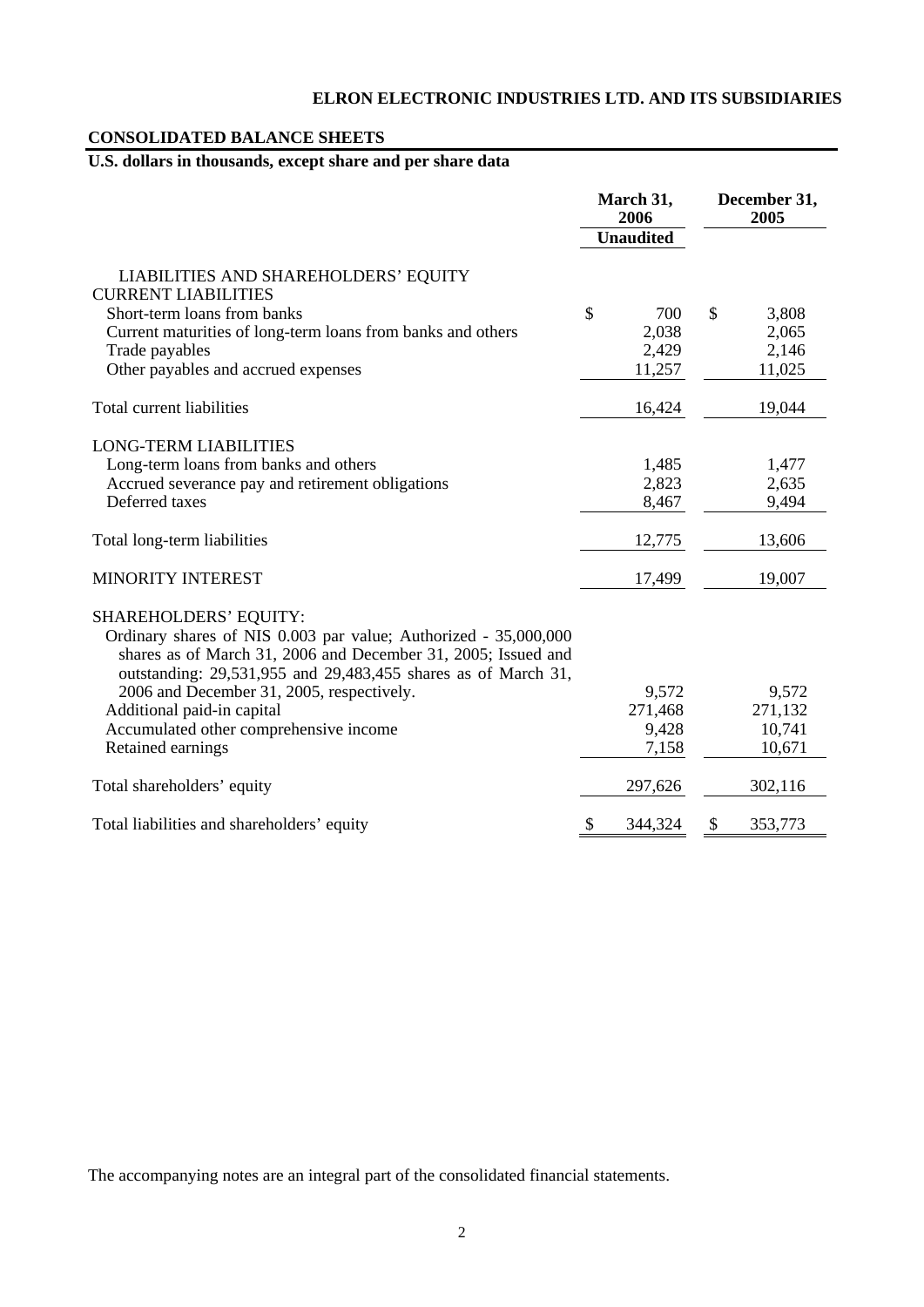#### **CONSOLIDATED STATEMENTS OF OPERATIONS**

# **U.S. dollars in thousands, except share and per share data**

|                                                                                                                 |    | <b>Three months</b><br>ended March 31, | <b>Year ended</b><br>December 31, |          |    |           |
|-----------------------------------------------------------------------------------------------------------------|----|----------------------------------------|-----------------------------------|----------|----|-----------|
|                                                                                                                 |    | 2006                                   |                                   | 2005 *** |    | 2005      |
|                                                                                                                 |    |                                        | <b>Unaudited</b>                  |          |    |           |
| <b>INCOME</b>                                                                                                   |    |                                        |                                   |          |    |           |
| Net revenues*                                                                                                   | \$ | 3,322                                  | \$                                | 2,985    | \$ | 12,646    |
| Equity in losses of affiliated companies                                                                        |    | (3,495)                                |                                   | (3,588)  |    | (17,522)  |
| Gain (loss) from disposal of businesses and affiliated companies                                                |    |                                        |                                   |          |    |           |
| and changes in holdings in affiliated companies, net                                                            |    | 16                                     |                                   | (10)     |    | 23,328    |
| Other income, net                                                                                               |    | 2,629                                  |                                   | 278      |    | 58,648    |
| Financial income, net                                                                                           |    | 1,084                                  |                                   | 901      |    | 5,483     |
|                                                                                                                 |    | 3,556                                  |                                   | 566      |    | 82,583    |
| <b>COSTS AND EXPENSES</b>                                                                                       |    |                                        |                                   |          |    |           |
| Cost of revenues                                                                                                |    | 1,845                                  |                                   | 1,873    |    | 7,907     |
| Research and development costs, net                                                                             |    | 2,908                                  |                                   | 1,234    |    | 6,163     |
| Marketing and selling expenses, net                                                                             |    | 875                                    |                                   | 470      |    | 2,386     |
| General and administrative expenses                                                                             |    | 2,881                                  |                                   | 1,952    |    | 9,249     |
| Amortization of intangible assets                                                                               |    | 5                                      |                                   | 35       |    | 392       |
|                                                                                                                 |    | 8,514                                  |                                   | 5,564    |    | 26,097    |
| Income (loss) before taxes on income                                                                            |    | (4,958)                                |                                   | (4,998)  |    | 56,486    |
| Tax benefit (taxes on income)                                                                                   |    | (282)                                  |                                   | 167      |    | (10, 461) |
| Income (loss) after taxes on income                                                                             |    | (5,240)                                |                                   | (4, 831) |    | 46,025    |
| Minority interest in losses of subsidiaries                                                                     |    | 1,727                                  |                                   | 194      |    | 5,160     |
| Income (loss) from continuing operations                                                                        |    | (3,513)                                |                                   | (4, 637) |    | 51,185    |
| Loss from discontinued operations **                                                                            |    |                                        |                                   | (476)    |    | (3,850)   |
| Net income (loss)                                                                                               | S  | (3,513)                                | \$                                | (5,113)  | \$ | 47,335    |
| Income (loss) per share:                                                                                        |    |                                        |                                   |          |    |           |
| Basic:                                                                                                          |    |                                        |                                   |          |    |           |
| Income (loss) from continuing operations                                                                        | \$ | (0.12)                                 | \$                                | (0.16)   | \$ | 1.74      |
| Loss from discontinued operations                                                                               |    |                                        |                                   | (0.01)   |    | (0.13)    |
| Net income (loss)                                                                                               | \$ | (0.12)                                 | \$                                | (0.17)   | \$ | 1.61      |
| Diluted:                                                                                                        |    |                                        |                                   |          |    |           |
| Income (loss) from continuing operations                                                                        | \$ | (0.12)                                 | $\$$                              | (0.17)   | \$ | 1.73      |
| Loss from discontinued operations                                                                               |    |                                        |                                   | (0.01)   |    | (0.13)    |
| Net income (loss)                                                                                               | \$ | (0.12)                                 | $\$$                              | (0.18)   | \$ | 1.6       |
| Weighted average number of ordinary shares used in computing                                                    |    |                                        |                                   |          |    |           |
| basic net income (loss) per share (thousands)                                                                   |    | 29,514                                 |                                   | 29,414   |    | 29,437    |
| Weighted average number of ordinary shares used in computing<br>diluted net income (loss) per share (thousands) |    | 29,514                                 |                                   | 29,414   |    | 29,550    |

\* Includes revenues from related parties in the amount of \$1,744 and \$1,823 for the three months ended March 31, 2006 and 2005, respectively, and \$8,046 for the year ended December 31, 2005.

\*\* Includes revenues from related parties in the amount of \$143 for the three months ended March 31, 2005, and \$174 for the year ended December 31, 2005.

\*\*\* Reclassified due to discontinued operations.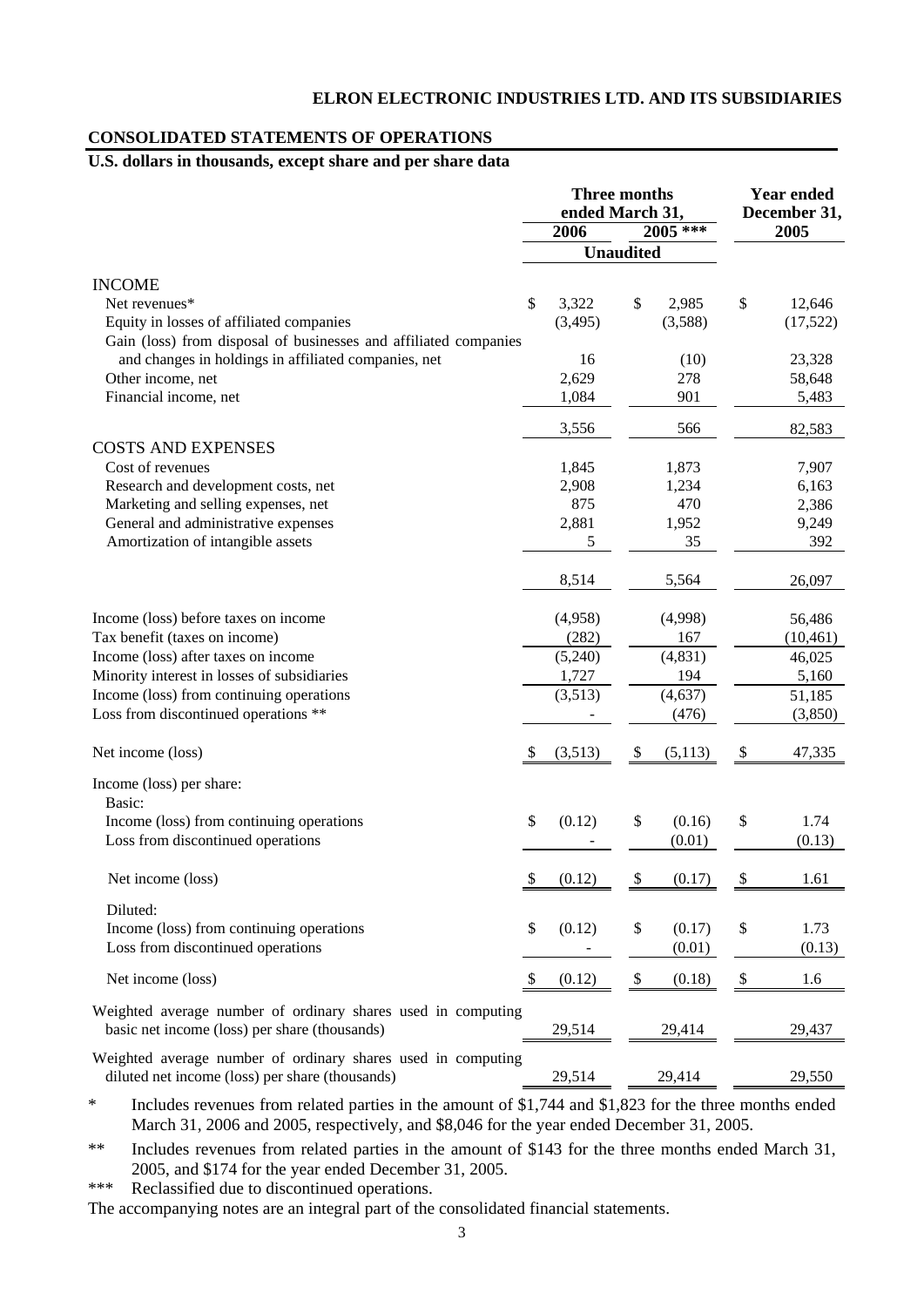# **STATEMENTS OF CHANGES IN SHAREHOLDERS' EQUITY**

# **U.S. dollars in thousands, except share and per share data**

|                                                              | Number of<br>shares |              | <b>Share</b> capital |     | <b>Additional</b><br>paid-in capital | <b>Accumulated</b><br>other<br>comprehensive<br>income |           |             |           |               |                 |              | <b>Retained</b><br>earnings |  | <b>Total</b><br>Shareholders'<br>equity |  | <b>Total</b><br>comprehensive<br>income (loss) |
|--------------------------------------------------------------|---------------------|--------------|----------------------|-----|--------------------------------------|--------------------------------------------------------|-----------|-------------|-----------|---------------|-----------------|--------------|-----------------------------|--|-----------------------------------------|--|------------------------------------------------|
| <b>Audited</b>                                               |                     |              |                      |     |                                      |                                                        |           |             |           |               |                 |              |                             |  |                                         |  |                                                |
| Balance as of January 1, 2005                                | 29,414,424          | \$.          | 9,572                | \$. | 270,005                              | $\mathbb{S}$                                           | 57,717    | \$.         | 51,786    | £.            | 389,080         |              |                             |  |                                         |  |                                                |
| Exercise of options                                          | 69,031              |              |                      |     | 697                                  |                                                        |           |             |           |               | 697             |              |                             |  |                                         |  |                                                |
| Stock - based compensation                                   |                     |              |                      |     | 405                                  |                                                        |           |             |           |               | 405             |              |                             |  |                                         |  |                                                |
| Tax benefit in respect of options exercised<br>Dividend paid |                     |              |                      |     | 25                                   |                                                        |           |             | (88, 450) |               | 25<br>(88, 450) |              |                             |  |                                         |  |                                                |
| Other comprehensive income, net of tax:                      |                     |              |                      |     |                                      |                                                        |           |             |           |               |                 |              |                             |  |                                         |  |                                                |
| Unrealized loss on available for sale securities             |                     |              |                      |     |                                      |                                                        | (10, 450) |             |           |               | (10, 450)       | \$           | (10, 450)                   |  |                                         |  |                                                |
| Reclassification adjustment for gain realized and other than |                     |              |                      |     |                                      |                                                        |           |             |           |               |                 |              |                             |  |                                         |  |                                                |
| temporary impairment included in net income                  |                     |              |                      |     |                                      |                                                        | (36, 335) |             |           |               | (36, 335)       |              | (36, 335)                   |  |                                         |  |                                                |
| Foreign currency translation adjustments                     |                     |              |                      |     |                                      |                                                        | (191)     |             |           |               | (191)           |              | (191)                       |  |                                         |  |                                                |
| Net income                                                   |                     |              |                      |     |                                      |                                                        |           |             | 47,335    |               | 47,335          |              | 47,335                      |  |                                         |  |                                                |
| Balance as of December 31, 2005                              | 29,483,455          | $\mathbb{S}$ | 9,572                | \$  | 271,132                              | $\mathbb{S}$                                           | 10,741    | \$.         | 10,671    |               | 302,116         |              |                             |  |                                         |  |                                                |
| Total comprehensive income                                   |                     |              |                      |     |                                      |                                                        |           |             |           |               |                 |              | 359                         |  |                                         |  |                                                |
| <b>Unaudited</b>                                             |                     |              |                      |     |                                      |                                                        |           |             |           |               |                 |              |                             |  |                                         |  |                                                |
| Exercise of options                                          | 48,500              |              |                      |     | 242                                  |                                                        |           |             |           |               | 242             |              |                             |  |                                         |  |                                                |
| Stock - based compensation                                   |                     |              |                      |     | 94                                   |                                                        |           |             |           |               | 94              |              |                             |  |                                         |  |                                                |
| Other comprehensive loss, net of tax:                        |                     |              |                      |     |                                      |                                                        |           |             |           |               |                 |              |                             |  |                                         |  |                                                |
| Unrealized loss on available for sale securities             |                     |              |                      |     |                                      |                                                        | (1,480)   |             |           |               | (1,480)         | \$           | (1,480)                     |  |                                         |  |                                                |
| Reclassification adjustment for loss realized and other than |                     |              |                      |     |                                      |                                                        |           |             |           |               |                 |              |                             |  |                                         |  |                                                |
| temporary impairment included in net loss                    |                     |              |                      |     |                                      |                                                        | 242       |             |           |               | 242             |              | 242                         |  |                                         |  |                                                |
| Foreign currency translation adjustments                     |                     |              |                      |     |                                      |                                                        | (75)      |             |           |               | (75)            |              | (75)                        |  |                                         |  |                                                |
| Net loss                                                     |                     |              |                      |     |                                      |                                                        |           |             | (3,513)   |               | (3,513)         |              | (3,513)                     |  |                                         |  |                                                |
| Balance as of March 31, 2006                                 | 29,531,955          | -S           | 9,572                | \$. | 271,468                              | S                                                      | 9,428     |             | 7,158     | -S            | 297,626         |              |                             |  |                                         |  |                                                |
| Total comprehensive loss                                     |                     |              |                      |     |                                      |                                                        |           |             |           |               |                 |              | (4,826)                     |  |                                         |  |                                                |
| Unaudited                                                    |                     |              |                      |     |                                      |                                                        |           |             |           |               |                 |              |                             |  |                                         |  |                                                |
| Balance as of January 1, 2005                                | 29,414,424          | $\mathbb{S}$ | 9,572                | \$  | 270,005                              | \$                                                     | 57,717    | $\mathbf S$ | 51,786    | <sup>\$</sup> | 389,080         |              |                             |  |                                         |  |                                                |
| Stock - based compensation                                   |                     |              |                      |     | 109                                  |                                                        |           |             |           |               | 109             |              |                             |  |                                         |  |                                                |
| Other comprehensive income, net of tax:                      |                     |              |                      |     |                                      |                                                        |           |             |           |               |                 |              |                             |  |                                         |  |                                                |
| Unrealized gains on available for sale securities            |                     |              |                      |     |                                      |                                                        | 5,333     |             |           |               | 5,333           | $\mathbb{S}$ | 5,333                       |  |                                         |  |                                                |
| Foreign currency translation adjustments                     |                     |              |                      |     |                                      |                                                        | 30        |             |           |               | 30              |              | 30                          |  |                                         |  |                                                |
| Net loss                                                     |                     |              |                      |     |                                      |                                                        |           |             | (5, 113)  |               | (5, 113)        |              | (5,113)                     |  |                                         |  |                                                |
| Balance as of March 31, 2005                                 | 29,414,424          | S            | 9,572                | \$  | 270,114                              |                                                        | 63,080    |             | 46,673    |               | 389,439         |              |                             |  |                                         |  |                                                |
| Total comprehensive income                                   |                     |              |                      |     |                                      |                                                        |           |             |           |               |                 | \$           | 250                         |  |                                         |  |                                                |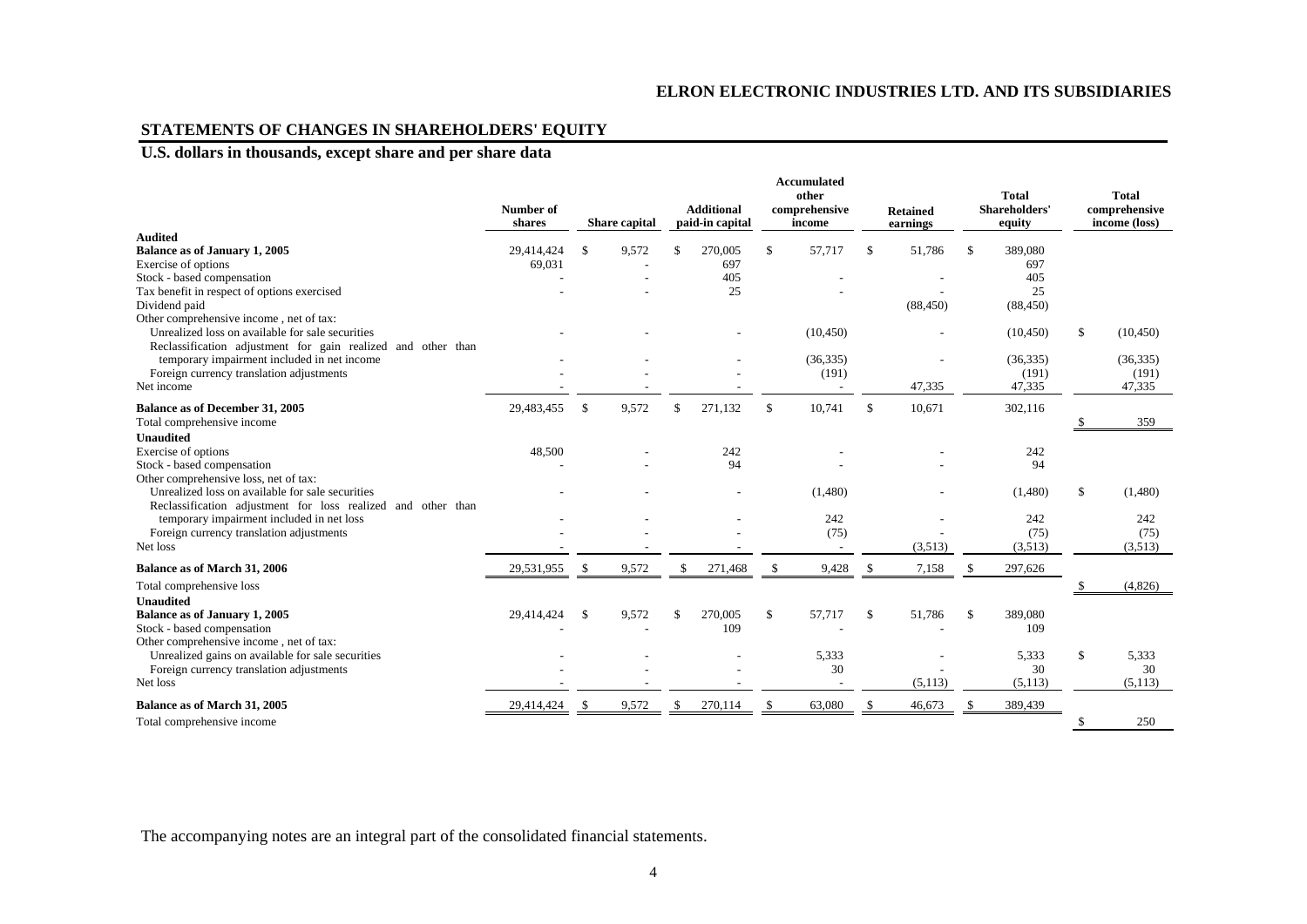# **CONSOLIDATED STATEMENTS OF CASH FLOWS**

# **U.S. dollars in thousands**

|                                                                                                                                  |                       | <b>Three months</b><br>ended March 31, | <b>Year ended</b><br>December 31, |
|----------------------------------------------------------------------------------------------------------------------------------|-----------------------|----------------------------------------|-----------------------------------|
|                                                                                                                                  | 2006                  | 2005                                   | 2005                              |
|                                                                                                                                  |                       | <b>Unaudited</b>                       |                                   |
| Cash flows from operating activities                                                                                             |                       |                                        |                                   |
| Net income (loss)                                                                                                                | \$<br>(3,513)         | \$<br>(5,113)                          | \$<br>47,335                      |
| Adjustments to reconcile net income (loss) to net cash used in operating activities:<br>Equity in losses of affiliated companies | 3,495                 | 3,588                                  | 17,522                            |
| Minority interest in losses of subsidiaries                                                                                      | (1,727)               | (194)                                  | (5,160)                           |
| Loss (gain) from disposal of businesses and affiliated companies and changes in                                                  |                       |                                        |                                   |
| holdings in affiliated companies, net                                                                                            | (16)                  | 10                                     | (23, 328)                         |
| Loss (gain) from sale of investments and other than temporary decline in                                                         |                       |                                        |                                   |
| available - for - sale securities                                                                                                | 150                   |                                        | (56, 515)                         |
| Gain from extinguishment of a subsidiary loan                                                                                    | (2,708)               |                                        |                                   |
| Gain from disposal of businesses included in discontinued operations                                                             |                       |                                        | (213)                             |
| Depreciation and amortization                                                                                                    | 270                   | 302                                    | 1,513                             |
| Impairment of intangible assets (discontinued operations)                                                                        |                       |                                        | 1,329                             |
| Decline in value of other investments<br>Equity in losses (gains) of partnerships                                                | 238                   | 31                                     | 636                               |
| Stock - based compensation and changes in liability in respect of call options                                                   | 174                   | (465)                                  | (174)<br>(811)                    |
| Deferred taxes, net                                                                                                              | (13)                  | (184)                                  | (7, 288)                          |
| Changes in operating assets and liabilities                                                                                      |                       |                                        |                                   |
| Decrease (increase) in trade receivables                                                                                         | 517                   | 562                                    | (947)                             |
| Decrease (increase) in other receivables and prepaid expenses                                                                    | 68                    | (374)                                  | (38)                              |
| Decrease in trading securities, net                                                                                              |                       | 1                                      | $\overline{4}$                    |
| Decrease (increase) in inventories                                                                                               | 67                    | (234)                                  | (519)                             |
| Increase (decrease) in trade payables                                                                                            | 283                   | (415)                                  | (834)                             |
| Increase (decrease) in other payables and accrued expenses                                                                       | 192                   | (15, 125)                              | (12, 139)                         |
| Other                                                                                                                            | 1,043                 | (508)                                  | (753)                             |
| Net cash used in operating activities                                                                                            | (1,480)               | (18, 118)                              | (40, 380)                         |
| Cash flows from investing activities                                                                                             |                       |                                        |                                   |
| Investment in affiliated companies<br>Proceeds from sale of affiliated companies                                                 |                       | (465)                                  | (3,823)<br>10,522                 |
| Proceeds from repayment of loan granted to an affiliated company                                                                 |                       |                                        | 2,253                             |
| Purchase of treasury stock from the minority by a subsidiary                                                                     |                       |                                        | (823)                             |
| Cash and cash equivalents resulting from newly consolidated subsidiary                                                           |                       |                                        |                                   |
| (Schedule A)                                                                                                                     |                       |                                        |                                   |
| Change in cash and cash equivalents resulting from disposal of business                                                          |                       |                                        |                                   |
| (Schedule B)                                                                                                                     |                       |                                        | 1,800                             |
| Investment in other companies                                                                                                    | (6, 439)              |                                        | (27, 651)                         |
| Proceeds from sale of available - for - sale securities                                                                          | 21,353                |                                        | 119,888                           |
| Proceeds from sale of other investments                                                                                          |                       | 93                                     | 237<br>(59, 185)                  |
| Investments in deposits<br>Investment in available - for - sale securities                                                       | (20, 379)<br>(23,166) | (4,955)                                | (35, 405)                         |
| Proceeds from deposits                                                                                                           | 53,650                | 10,000                                 | 105,802                           |
| Purchase of property and equipment                                                                                               | (441)                 | (265)                                  | (995)                             |
| Proceeds from sale of property and equipment                                                                                     | 15                    | 24                                     | 197                               |
| Net cash provided by investing activities                                                                                        | 24,593                | 4,432                                  | 112,817                           |
| Cash flows from financing activities                                                                                             |                       |                                        |                                   |
| Proceeds from options exercised                                                                                                  | 242                   |                                        | 697                               |
| Proceeds from exercise of options in a subsidiary                                                                                |                       |                                        |                                   |
| Repayment of long-term loans                                                                                                     |                       | (22)                                   | (777)                             |
| Decrease in short-term bank loan, net                                                                                            | (400)                 | (706)                                  | (1,079)                           |
| Receipt of short-term loans, convertible loans and long-term loans from minority                                                 |                       |                                        |                                   |
| shareholders of a subsidiary<br>Issuance of shares to the minority of a subsidiary                                               |                       | 30                                     | 1,003<br>145                      |
| Issuance expenses in a subsidiary                                                                                                |                       | (67)                                   | (75)                              |
| Dividend paid                                                                                                                    |                       |                                        | (88, 450)                         |
| Net cash used in financing activities                                                                                            | (158)                 | (765)                                  | (88, 528)                         |
| INCREASE (DECREASE) IN CASH AND CASH EQUIVALENTS                                                                                 | 22,955                | (14, 451)                              | (16,091)                          |
| CASH AND CASH EQUIVALENTS AT THE BEGINNING OF THE PERIOD                                                                         | 26,520                | 42,611                                 | 42,611                            |
|                                                                                                                                  |                       |                                        |                                   |
|                                                                                                                                  | 49,475                | 28,160                                 | 26,520                            |
| LESS CASH AND CASH EQUIVALENTS ATTRIBUTED TO DISCONTINUED<br><b>OPERATIONS</b>                                                   |                       | (230)                                  |                                   |
| CASH AND CASH EQUIVALENTS AT THE END OF THE PERIOD                                                                               | 49,475                | 27,930                                 | 26,520                            |
|                                                                                                                                  |                       |                                        |                                   |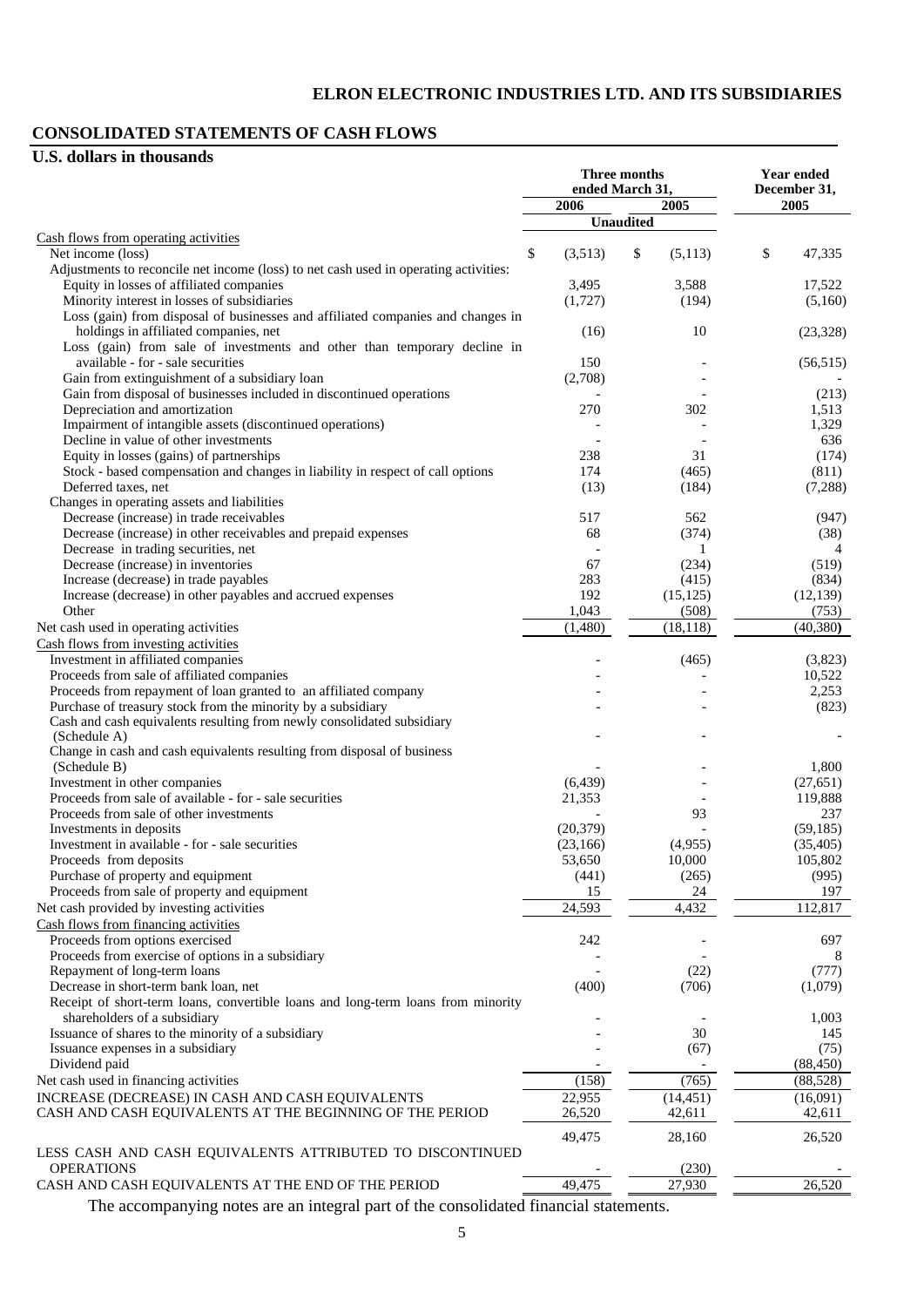## **CONSOLIDATED STATEMENTS OF CASH FLOWS**

# **U.S. dollars in thousands**

|                                                             | Three months<br>ended March 31, |      |                  |        |  | <b>Year ended</b><br>December 31, |  |  |
|-------------------------------------------------------------|---------------------------------|------|------------------|--------|--|-----------------------------------|--|--|
|                                                             |                                 | 2006 |                  | 2005   |  | 2005                              |  |  |
|                                                             |                                 |      | <b>Unaudited</b> |        |  |                                   |  |  |
| Supplemental cash flow information:<br>Cash paid for:       |                                 |      |                  |        |  |                                   |  |  |
| Income taxes                                                |                                 | 463  | -S               | 15,014 |  | 30,591                            |  |  |
| Interest                                                    |                                 | 17   | <sup>\$</sup>    | 31     |  | 203                               |  |  |
| Proceeds from sale of an affiliate not yet received         |                                 |      |                  |        |  | 1,958                             |  |  |
| Proceeds from sale of an affiliate received in Zoran shares | \$                              |      |                  |        |  | 7.700                             |  |  |

#### SCHEDULE A:

| Cash and cash equivalents resulting from newly consolidated<br>subsidiaries |   |  |  |       |
|-----------------------------------------------------------------------------|---|--|--|-------|
| Assets acquired and liabilities assumed at the purchase date:               |   |  |  |       |
| Working capital deficiency, net (except cash and cash                       |   |  |  |       |
| equivalents)                                                                | S |  |  | 75    |
| Property and equipment                                                      |   |  |  | (14)  |
| Intangible assets                                                           |   |  |  | (237) |
| Accrued severance pay, net                                                  |   |  |  | 27    |
| Liability incurred                                                          |   |  |  | 149   |
| Cash and cash equivalents acquired                                          |   |  |  |       |

#### SCHEDULE B:

#### **Change in cash and cash equivalents resulting from disposal of businesses**  Assets and liabilities at date of sale:

| Assets and habilities at date of sale:                 |  |  |       |
|--------------------------------------------------------|--|--|-------|
| Working capital deficiency, net (except cash and cash) |  |  |       |
| equivalents)                                           |  |  | (671) |
| Property and equipment                                 |  |  | 40    |
| Intangible assets                                      |  |  | 2,389 |
| Accrued severance pay, net                             |  |  | (171) |
| Gain resulting from sale of businesses                 |  |  | 213   |
| Net increase in cash and cash equivalents              |  |  | 1,800 |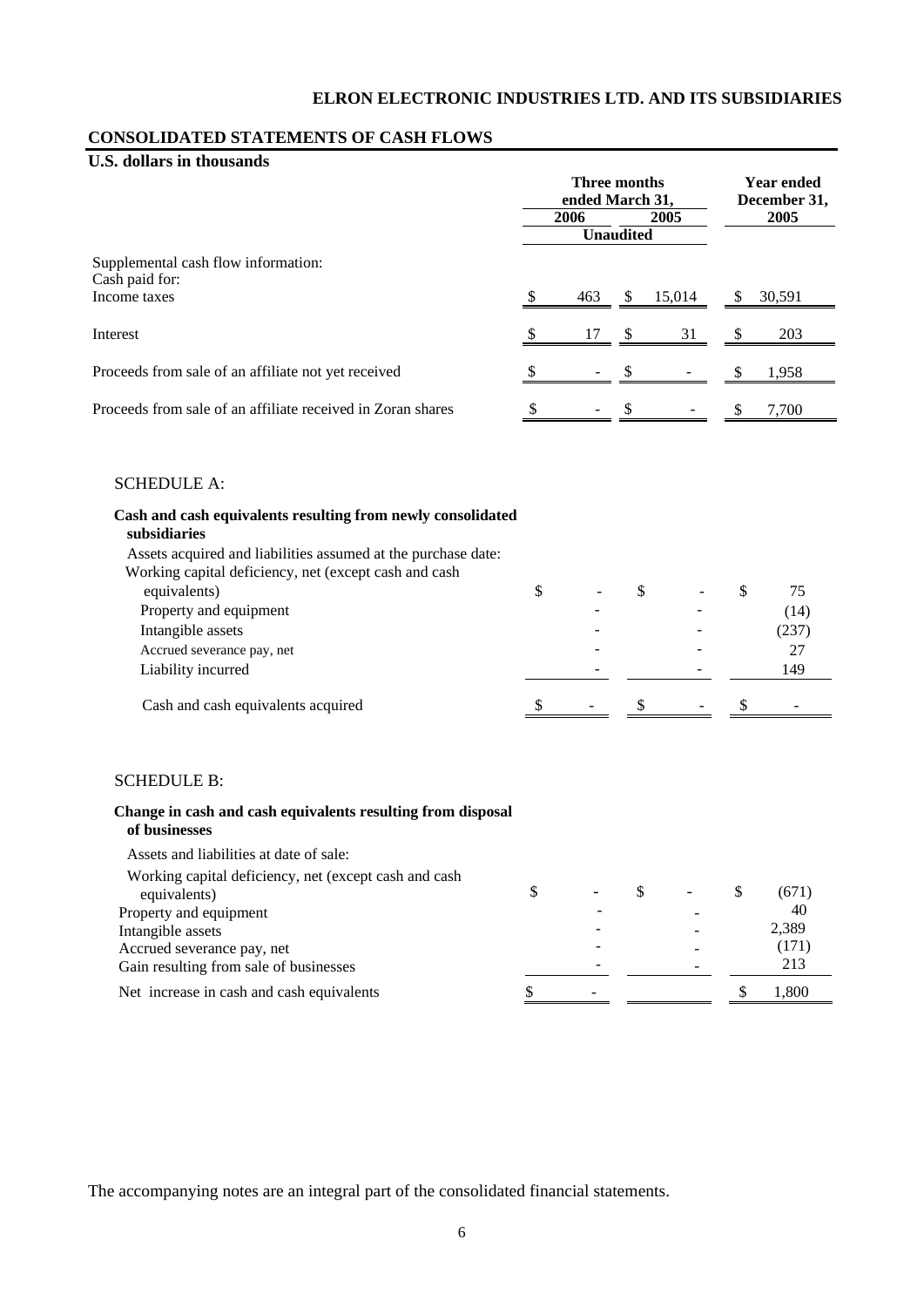#### **NOTES TO THE CONSOLIDATED FINANCIAL STATEMENTS**

**U.S. dollars in thousands, except share and per share data** 

#### **NOTE 1:- GENERAL**

The accompanying unaudited condensed interim consolidated financial statements have been prepared as of March 31, 2006, and for the three months then ended in accordance with accounting principles generally accepted in the United States (U.S. GAAP) relating to the preparation of financial statements for interim periods. Accordingly, certain information and footnote disclosures normally included in financial statements prepared in accordance with generally accepted accounting principles in the United States but which are not required for interim reporting purposes, have been condensed or omitted. See Note 5 for the reconciliation from U.S. GAAP to accounting principles generally accepted in Israel ("Israeli GAAP").

These financial statements should be read in conjunction with the Company's annual financial statements for the year ended December 31, 2005 (" the Company annual financial statements") and accompanying notes.

The condensed interim consolidated financial statements reflect all adjustments which are, in the opinion of management, necessary to present fairly the financial position, results of operations and cash flows for the period presented.

Results for the three months ended March 31, 2006 are not necessarily indicative of the results that may be expected for the year ending December 31, 2006.

# **NOTE 2:- SIGNIFICANT ACCOUNTING POLICIES**

- a. The significant accounting policies followed in the preparation of these financial statements are identical to those applied in preparation of the latest annual financial statements, except as included in c below.
- b. The financial statements have been prepared in U.S. dollars, since the functional currency of the Company and its principal subsidiaries is the U.S. dollar.
- c. Effective January 1, 2006 ("the effective date") the Company applied SFAS No. 123(R), "Share-Base Payment", which revises the previously effective SFAS No. 123 and supersedes APB No. 25, and on March 29, 2005 the SEC issued SAB 107, "Share-Based Payment" ("SAB 107"). Generally, the approach in SFAS 123(R) is similar to the approach described in SFAS 123. However, SFAS 123(R) requires all share-based payments to employees, including grants of employee stock options, to be recognized in the income statement based on their fair values. Pro forma disclosure is no longer an alternative.

The company, its subsidiaries and its affiliated companies adopted SFAS 123(R) using the modified-prospective method. According to the modified-prospective method, compensation cost is recognized beginning with the effective date (a) based on the requirements of SFAS 123(R) for all share-based payments granted after the effective date and (b) based on the requirements of SFAS 123 "Accounting for Stock-Based Compensation" ("SFAS 123") for all awards granted to employees prior to the effective date of SFAS 123(R) that remain unvested on the effective date.

Previously, the Company and its subsidiaries adopted the fair-value-based method of accounting based on the provisions of SFAS 123 for share-based payments effective January 1, 2003 using the prospective method" described in SFAS 148 "Accounting for Stock- Based Compensation- Transition and Disclosure".

Because 1) SFAS 123(R) must be applied not only to new awards but also to previously granted awards that are not fully vested on the effective date, 2) the Company adopted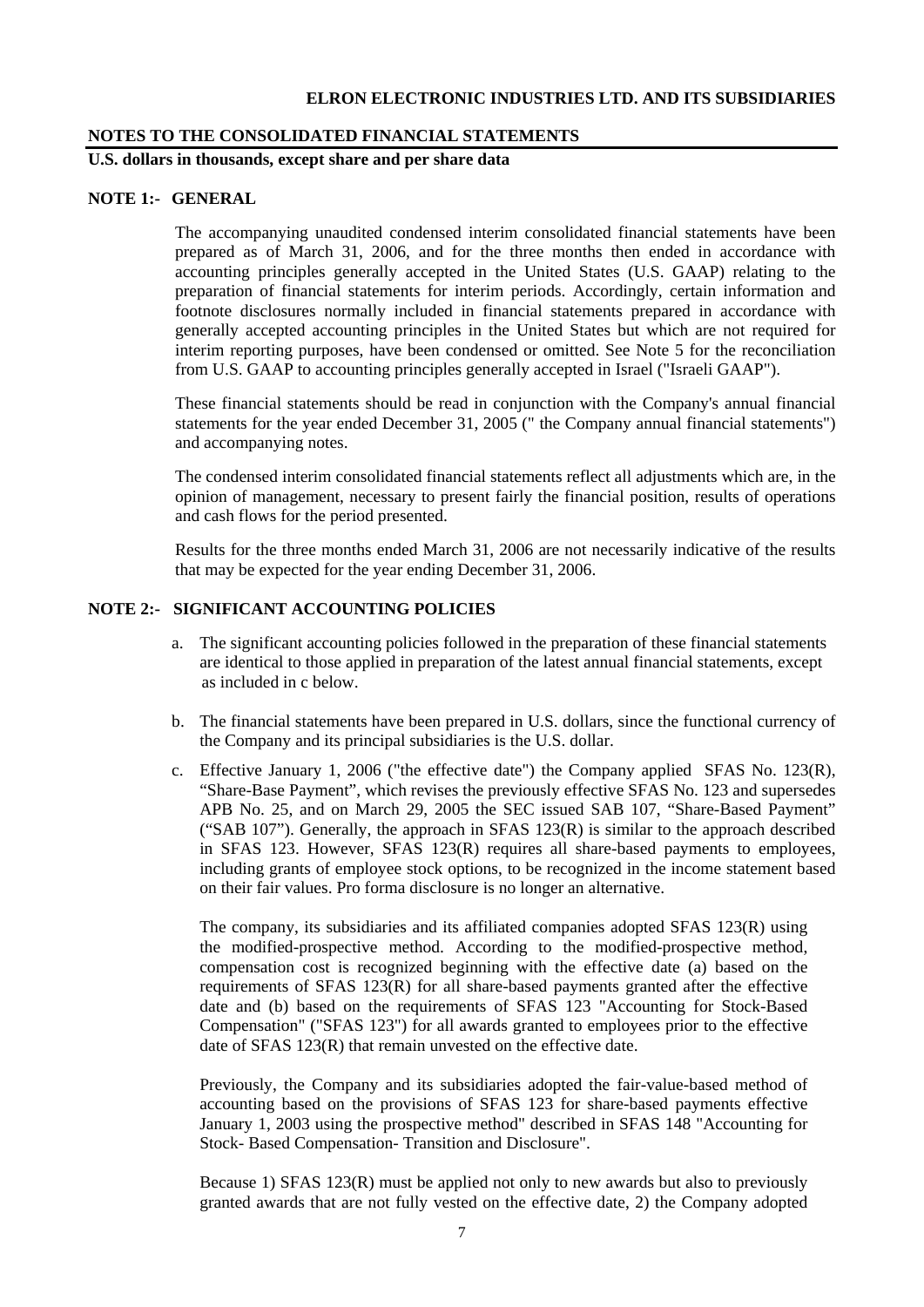#### **NOTES TO THE CONSOLIDATED FINANCIAL STATEMENTS**

**U.S. dollars in thousands, except share and per share data** 

# **NOTE 2:- SIGNIFICANT ACCOUNTING POLICIES (Cont.)**

SFAS 123 using the prospective transition method (which applied only to award granted, modified or settled after the adoption date), and 3) the Company's affiliated companies applied APB 25 to previously granted awards, compensation cost for some previously granted awards in the Company, its subsidiaries and in its affiliated companies that were not recognized under SFAS 123 are recognize under SFAS 123(R).

As a result of adopting the provisions of SFAS 123(R) on January 1, 2006 by the Company, its subsidiaries and its affiliated companies, the Company recorded compensation expenses in the amount of approximately \$400 during the three-month period ended March 31, 2006.

#### **NOTE 3:- MAJOR TRANSACTIONS**

#### a. **Partner Communications Company Ltd. ("Partner")**

On March 21, 2006, Elron completed the acquisition of approximately 823,000 shares of Partner from one of the other Israeli founding shareholders of Partner for approximately \$5,300, reflecting approximately 15% discount from the market price at the date of the agreement. Upon completion of the acquisition, Elron holds approximately 2.6% of Partner.

Almost all of Partner shares held by the Company are subject to transfer restrictions under Partner's Israeli Communications license. The shares are accounted for as available-for-sale securities.

#### b. **Nulens**

As described in Note 8 (c) to the Company's annual financial statements, on April 21, 2005, Elron completed an investment of approximately \$2,900 in Nulens Ltd. ("Nulens"), in consideration for 763,584 Series A preferred shares, as part of an aggregate investment of approximately \$3,400. Elron's investment was in two installments, the first of approximately \$1,700 was invested immediately for approximately 17% of Nulens on a fully diluted and on an as converted basis and an additional amount of approximately \$1,100 was invested on March 9, 2006.Simultaneously with the \$1,100 investment, Elron invested an additional amount of \$1,500, for 241,158 Series B preferred shares. The investment in preferred B shares was part of a new round of investment in the aggregate amount of approximately \$6,000. The new round was led by Warburg Pincus, a leading global private equity fund. Following the above investments, Elron holds 25% of Nulens, on a fully diluted and on an as converted basis. Nulens is an Israeli medical devices company operating in the field of intra-ocular lenses mainly for cataract and presbyopia procedures.

Since the investments in preferred A and B shares are not considered to be investments that are in-substance-common stock, the investment in Nulens is accounted for under the cost method.

# c. **Safend**

On January 2, 2006, Elron completed an investment of approximately \$3,700 in Safend Ltd. ("Safend"), in consideration for 1,942,261 Series B preferred shares, as part of an aggregate investment of approximately \$7,400. Following Elron's investment, Elron holds approximately 22% of Safend on a fully diluted and on an as converted basis. Safend is an Israeli company which develops comprehensive desktops and laptops endpoint security solutions.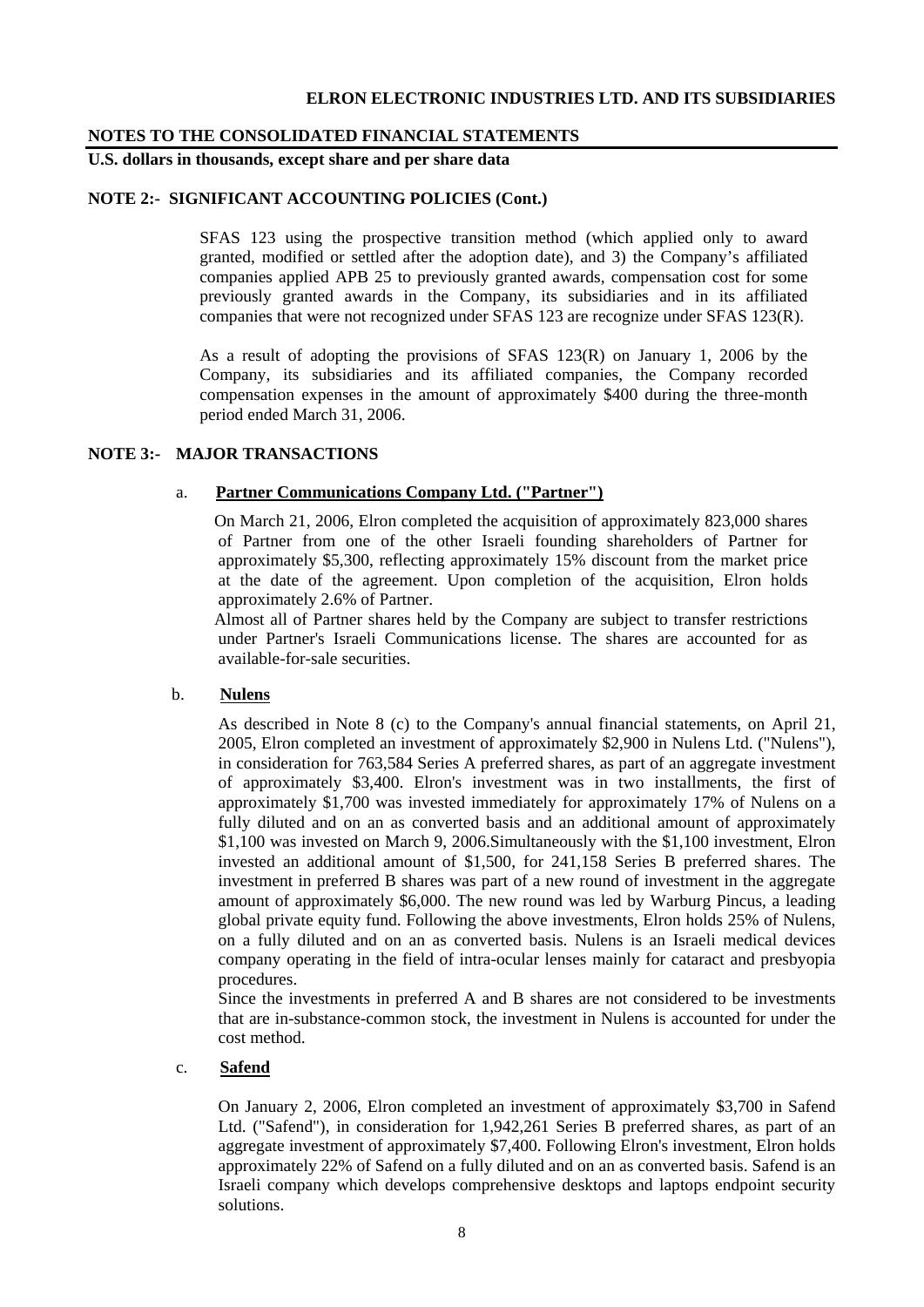#### **NOTES TO THE CONSOLIDATED FINANCIAL STATEMENTS**

**U.S. dollars in thousands, except share and per share data** 

# **NOTE 3:- MAJOR TRANSACTIONS (Cont.)**

#### c. **Safend (Cont.)**

Since the investment in preferred B shares is not considered to be an investment that is insubstance-common stock, the investment in Safend is accounted for under the cost method.

#### d. **Mediagate**

 In February 2006, Mediagate's bank loan in the amount of approximately \$2,800 was extinguished for a consideration of \$100. As a result, according to the provision of FAS 140 "Accounting for Transfers and Servicing of Financial Assets and Extinguishments of Liabilities" Elron recorded in the first quarter of 2006 a gain from extinguishment of approximately \$2,700 which is included in other income in the statements of operations.

#### e. **ChipX**

 On April 28, 2006, ChipX completed a \$6,000 round of investment in preferred AA shares from existing shareholders, in which Elron invested approximately \$2,300. As a result, Elron's interest in ChipX on a fully diluted and on an as converted basis, increased to 22.6%. ChipX is a manufacturer of late stage programmable application-specific integrated circuits, or structured ASICs.

#### **NOTE 4:- CONTINGENT LIABILITIES**

There were no material changes in the status of the Company's contingent liabilities as described in the Company's annual financial statements, the details of which are as follows: Legal proceedings:

- 1. During September 1999, the Company received copies of two claims and a request to approve such claims as a class action on behalf of public shareholders of Elscint (formerly an affiliated company) against the Company and others. The allegation raised by the claimants related to the decision regarding the sale of Elscint's substantial assets. The claim has been stayed pursuant to an arrangement reached by the parties pending the outcome of the appeal in the claim described in paragraph 2 below. The arrangement provides that if the appeal as described in paragraph 2 below is accepted, then the proceedings to recognize the lawsuit as a class action will proceed. Otherwise, the application to recognize the claim as a class action suit will be dismissed.
- 2. On November 2, 1999, the Company received a copy of a claim, and a request to approve such a claim, as a class action on behalf of some institutional investors and others and those who held shares in Elscint on September 6, 1999. The allegations raised against the Company and certain of its officers including former officers, among others, relate to the period prior to the sale of the Company's holdings in Elbit Medical Imaging ("EMI") (the parent company of Elscint and formerly an affiliated company). The claimants seek a court order pursuant to which EMI would be compelled to execute the alleged buy-out of Elscint's share at \$14 per share or other remedies. On August 16, 2000, the Haifa District court dismissed the application to recognize the claim as a class action. Some of the claimants applied for and have been granted permission to appeal to the Supreme Court in Israel, which appeal is currently pending.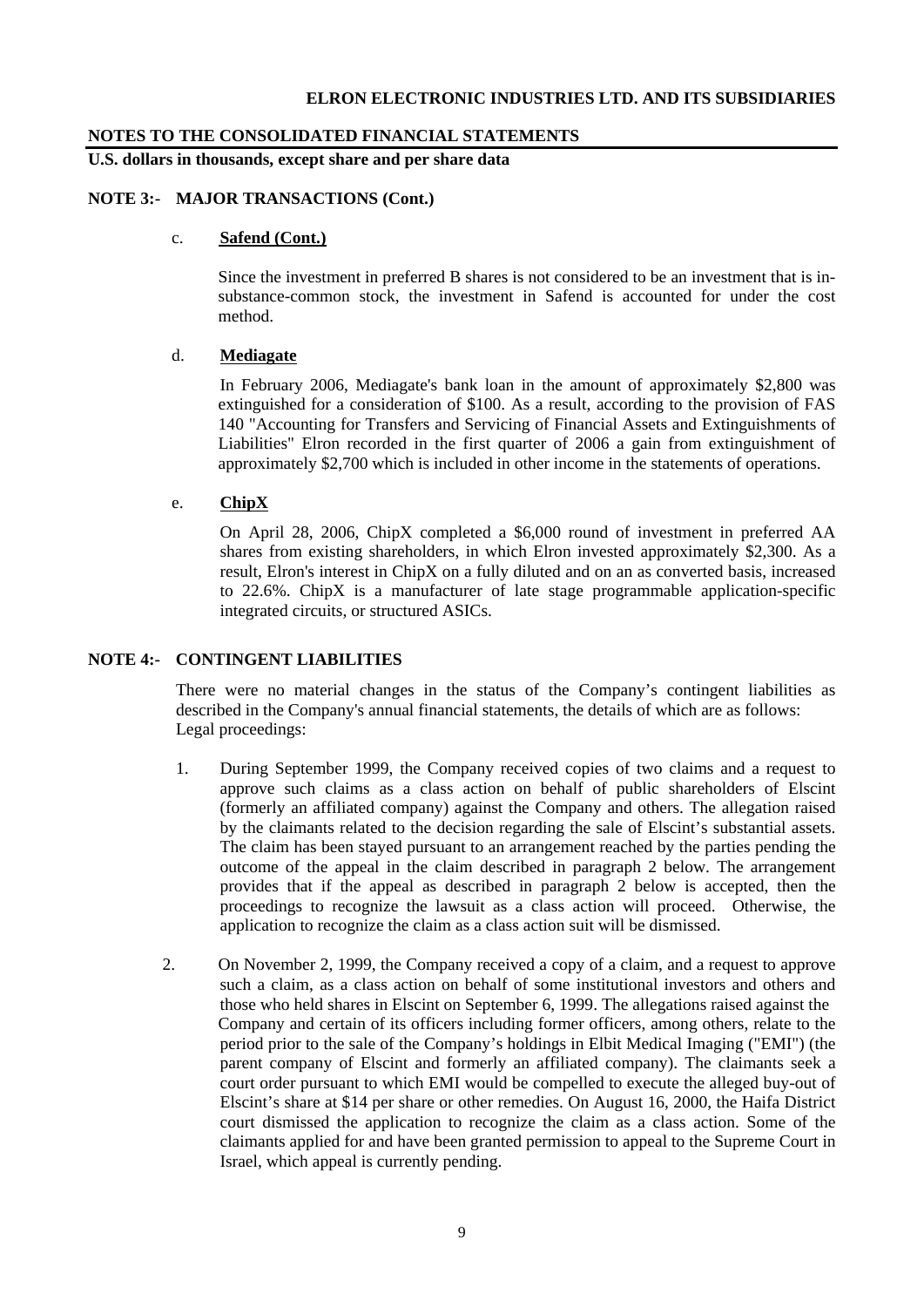#### **NOTES TO THE CONSOLIDATED FINANCIAL STATEMENTS**

**U.S. dollars in thousands, except share and per share data** 

#### **NOTE 4:- CONTINGENT LIABILITIES (Cont.)**

 In addition, in February 2001, the claimants submitted a revised claim similar to the previous one but not as a class action. It has not been determined when the defendants are required to file their statements of defense to the claim. The claimants and the defendants are currently involved in various proceedings, mostly regarding the disagreement concerning the court fees.

 The Company denies all the allegations set forth in the above claims, and based on legal advice received, management is of the opinion that the Company has good defense arguments which, if accepted, will cause dismissal of the above allegations.

#### **NOTE 5:- RECONCILIATION TO ISRAELI GAAP**

The consolidated financial statements of the Company have been prepared in accordance with U.S. GAAP. Had the consolidated financial statements been prepared in accordance with Israeli GAAP, the effects on the financial statements would have been as follows:

a. Effect on the statement of operations:

|                                                                    |     | Three months ended<br><b>March 31, 2006</b> |                                               |                                        |    |                               |  |  |  |  |  |
|--------------------------------------------------------------------|-----|---------------------------------------------|-----------------------------------------------|----------------------------------------|----|-------------------------------|--|--|--|--|--|
|                                                                    |     | As reported                                 |                                               | <b>Adjustments</b>                     |    | As per Israeli<br><b>GAAP</b> |  |  |  |  |  |
|                                                                    |     |                                             |                                               | <b>Unaudited</b>                       |    |                               |  |  |  |  |  |
| Net loss<br>Basic net loss per share<br>Diluted net loss per share | \$  | (3,513)<br>(0.12)<br>(0.12)                 | \$                                            | (4,682)<br>(0.16)<br>(0.16)            | \$ | (8,195)<br>(0.28)<br>(0.28)   |  |  |  |  |  |
|                                                                    |     | Three months ended<br><b>March 31, 2005</b> |                                               |                                        |    |                               |  |  |  |  |  |
|                                                                    |     | As reported                                 |                                               | <b>Adjustments</b><br><b>Unaudited</b> |    | As per Israeli<br><b>GAAP</b> |  |  |  |  |  |
| Net loss<br>Basic net loss per share<br>Diluted net loss per share | \$  | (5,113)<br>(0.17)<br>(0.18)                 | \$                                            | (2,572)<br>(0.09)<br>(0.08)            | \$ | (7,685)<br>(0.26)<br>(0.26)   |  |  |  |  |  |
|                                                                    |     |                                             | <b>Year ended</b><br><b>December 31, 2005</b> |                                        |    |                               |  |  |  |  |  |
|                                                                    |     | As reported                                 |                                               | <b>Adjustments</b><br><b>Audited</b>   |    | As per Israeli<br><b>GAAP</b> |  |  |  |  |  |
| Net income                                                         | \$. | 47.335                                      | <sup>\$</sup>                                 | 7.147                                  | -S | 54.482                        |  |  |  |  |  |

| Net income                   | 47.335 | 7.147 | 54,482 |
|------------------------------|--------|-------|--------|
| Basic net income per share   | 1.61   | 0.24  | 1.85   |
| Diluted net income per share | 1.60   | 0.24  | 1.84   |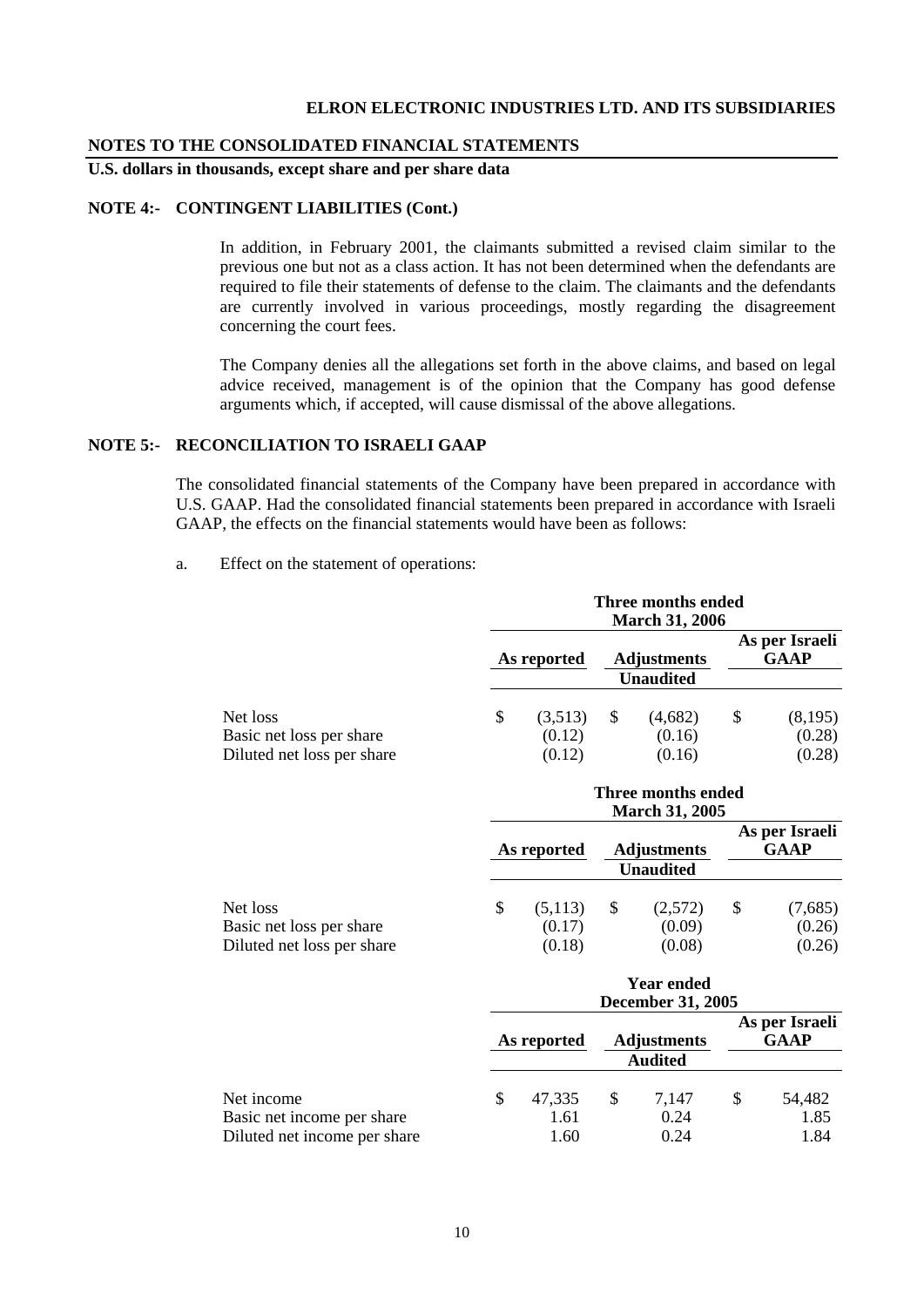# **NOTES TO THE CONSOLIDATED FINANCIAL STATEMENTS**

**U.S. dollars in thousands, except share and per share data** 

# **NOTE 5:- RECONCILIATION TO ISRAELI GAAP (Cont.)**

b. Effect on the balance sheet:

|                                                  | <b>March 31, 2006</b> |             |                                                     |                  |    |         |  |  |  |
|--------------------------------------------------|-----------------------|-------------|-----------------------------------------------------|------------------|----|---------|--|--|--|
|                                                  |                       | As reported | As per Israeli<br><b>GAAP</b><br><b>Adjustments</b> |                  |    |         |  |  |  |
|                                                  |                       |             |                                                     | <b>Unaudited</b> |    |         |  |  |  |
| Total assets                                     | \$                    | 344,324     | S                                                   | (77,996)         | \$ | 266,328 |  |  |  |
| Total liabilities including minority<br>interest |                       | 46,698      |                                                     | (20, 336)        |    | 26,362  |  |  |  |
| Total equity                                     |                       | 297,626     |                                                     | (57,660)         |    | 239,966 |  |  |  |

|                                                  | <b>December 31, 2005</b> |         |                                      |           |                               |         |  |
|--------------------------------------------------|--------------------------|---------|--------------------------------------|-----------|-------------------------------|---------|--|
|                                                  | As reported              |         | <b>Adjustments</b><br><b>Audited</b> |           | As per Israeli<br><b>GAAP</b> |         |  |
|                                                  |                          |         |                                      |           |                               |         |  |
| Total assets                                     | S.                       | 353,773 | \$                                   | (75,361)  | \$                            | 278,412 |  |
| Total liabilities including minority<br>interest |                          | 51,657  |                                      | (21, 145) |                               | 30,512  |  |
| Total equity                                     |                          | 302,116 |                                      | (54,216)  |                               | 247,900 |  |

# c. Material adjustments:

The abovementioned adjustments result primarily from the differences between U.S. GAAP and Israeli GAAP detailed in Note 26 to the Company's annual financial statements for 2005.